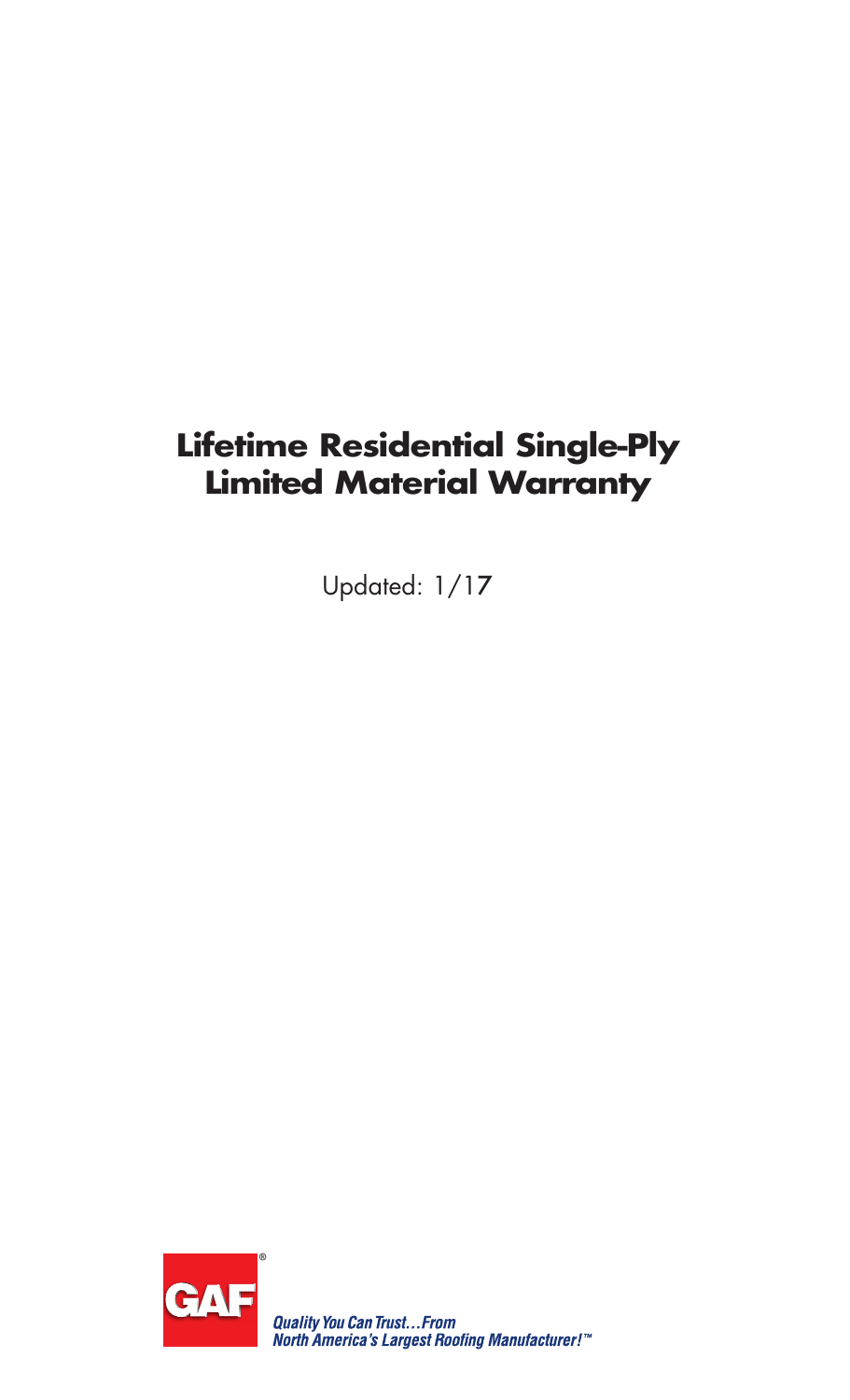

# **LIFETIME RESIDENTIAL SINGLE-PLY LIMITED MATERIAL WARRANTY**

|  | PRODUCT: THICKNESS: THICKNESS: AREA OF ROOF: | <b>SQUARES</b> |
|--|----------------------------------------------|----------------|
|  |                                              |                |

Thank you for purchasing GAF roof membrane and base flashing materials (the "Single-Ply Materials") from GAF, North America's largest roofing manufacturer. While many factors can affect how long your Single-Ply Materials will last, this Lifetime Residential Limited Warranty covers your Single-Ply Materials, including EverGuard® TPO 60 Mil, EverGuard® TPO 80 Mil, EverGuard Extreme® TPO 60 Mil, EverGuard Extreme® TPO 70 Mil, EverGuard Extreme® TPO 80 Mil, EverGuard® PVC 60 Mil, and EverGuard® PVC 80 Mil Membranes, in the unlikely event that they contain a manufacturing defect. It provides great coverage that is "non-prorated" during the crucial up-front period of your ownership with continued coverage for extended periods of time afterwards.

**1. Conditions To Warranty Coverage/Registration:** This limited warranty **must** be registered at www.gaf.com/registermywarranty within thirty (30) days of installation of the Single-Ply Materials. If you do not register for the Lifetime Residential Single-Ply Limited Material Warranty, the limited material warranty applicable to the product (available at gaf.com) will apply instead.

**2. Documentation:** You **must** retain a copy of your contract with your installer and your proof of purchase as proof of the date of installation.

# **HOW LONG YOUR WARRANTY LASTS.**

**Manufacturing Defects:** Subject to the provisions below, all Single-Ply Materials carry a Lifetime limited warranty (as defined below) against manufacturing defects and a non-prorated period of 10 years.

**Definition of Lifetime:** The word "Lifetime" means as long as you, the original owner(s) own the property where the Single-Ply Materials are installed. **The Lifetime warranty and 10-year non-prorated period are applicable only to Single-Ply Materials installed on a single-family**  detached residence owned by individuals. For any other type of owner or building, such as a corporation, governmental entity, religious entity, condominium or homeowner association, school, apartment building, office building, or multi-use structure, please go to gaf.com for a copy of the limited material warranty applicable to those products. GAF's obligations under this Limited Warranty shall terminate immediately if the property is sold or transferred or if the building is no longer used as a single-family residence.

## **WHO IS COVERED BY THIS LIMITED WARRANTY; NON-ASSIGNABILITY.**

You are covered by this Limited Warranty if you live in the United States or Canada and are the original property owner (i.e., not a builder or installer). This Limited Warranty is NOT TRANSFERABLE OR ASSIGNABLE by contract or by operation of law, either directly or indirectly.

### **MANUFACTURING DEFECTS: WHAT IS COVERED/SOLE AND EXCLUSIVE REMEDY.**

GAF Warranty Company LLC, a subsidiary of GAF, warrants that your Single-Ply Materials will not leak due to ordinary wear and tear by the elements or a manufacturing defect during the applicable warranty term.

- (1) During the non-prorated period: GAF's sole responsibility for breach of this Limited Warranty is the repair or replacement, at GAF's option, of that portion of the Single-Ply Materials that leaks as a result of a manufacturing defect or deterioration caused by ordinary wear and tear. GAF's MAXIMUM LIABILITY during the non-prorated period is the original cost of the Single-Ply Materials.
- (2) After the non-prorated period: GAF's maximum responsibility is the original cost of the Single-Ply Materials reduced to reflect the amount of use you have received less any costs previously incurred by GAF for membrane replacement. The amount of use will be calculated by dividing the number of months which have elapsed since installation to the date of claim by the number of months in the warranty term. For a Lifetime warranty, the number of months in the warranty term is deemed to be 600 for years 11 – 40 of the warranty term. For years 41 and beyond of a Lifetime warranty, GAF's contribution is 20%. For example, if you make a claim for Single-Ply Materials installed on a single-family home after the Single-Ply Materials have been installed for 25 years (300 months), GAF's contribution will be reduced by 300/600 or 50%.

# **EXCLUSIONS FROM COVERAGE: WHAT IS NOT COVERED.**

This Limited Warranty does **NOT** cover any Single-Ply Materials installed over cold storage or freezer buildings or buildings with high humidity conditions. This Limited Warranty does **NOT** cover conditions other than leaks. This Limited Warranty also does **NOT** cover leaks caused by any of the following:

- 1. Improper workmanship in applying the Single-Ply Materials or any other
- roof component. 2. Lack of roof maintenance.
- 3. Unusual weather conditions or natural disasters, including but not limited to, winds in excess of 55 miles per hour, hail, floods, hurricanes, lightning, tornados, and earthquakes.
- 4. Damage due to (a) movement or cracking or other tailure of the root deck<br>or building; (b) improper installation or failure of any materials used in<br>any roof base or insulation or materials other than the Single-Ply Mate building structure, or surrounding materials; (d) expansion or contraction<br>of any counterflashing or metal work; (e) chemical attack on the Single-Ply<br>Materials including, but not limited to, exposure to grease or oil; (f) utilizing EverGuard Extreme® TPO Membrane, exposure in excess of 195°F;
- (g) use of materials that are incompatible with the Single-Ply Materials; (h) the failure of wood nailers to remain attached to the structure; or (i) architectural, engineering, or design defects or flaws. 5. Changes in the use of the building.
- 6. Any condition that is not in strict accordance with GAF's published application instructions.
- 7. Membrane color fading.
- 8. For any Single-Ply Materials without heat-welded seams, conditions that prevent positive drainage, or areas of roof that pond water.
- 9. Impact of foreign objects or physical damage caused by any intentional or negligent acts, accidents, misuse, abuse, or the like.
- 10. Traffic of any nature on the roof unless using GAF walkways applied in accordance with GAF's published application instructions. 11. Blisters in the GAF Single-Ply Materials that have not resulted in leaks.

This Limited Warranty MAY BE SUSPENDED OR CANCELLED IF THE ROOF IS DAMAGED BY any cause listed above as AN EXCLUSION FROM COVERAGE that may affect the integrity or watertightness of the roof.

# **OTHER LIMITATIONS CONCERNING COVERAGE.**

Decisions as to the extent of repair or replacement required, and the reasonable cost of such work, will be made solely by GAF. GAF reserves the right to arrange directly for your Single-Ply Materials to be repaired or replaced instead of reimbursing you for such work. The remedy under this Limited Warranty is available only for the portion of Single-Ply Materials actually exhibiting manufacturing defects or deterioration caused by ordinary wear and tear at the time your claim is settled. Any replacement Single-Ply Materials will be warranted only for the remainder of the original warranty period. GAF reserves the right to discontinue or modify its Single-Ply Materials, so any replacement Single-Ply Materials may not be an exact match for the Single-Ply Materials on your roof.